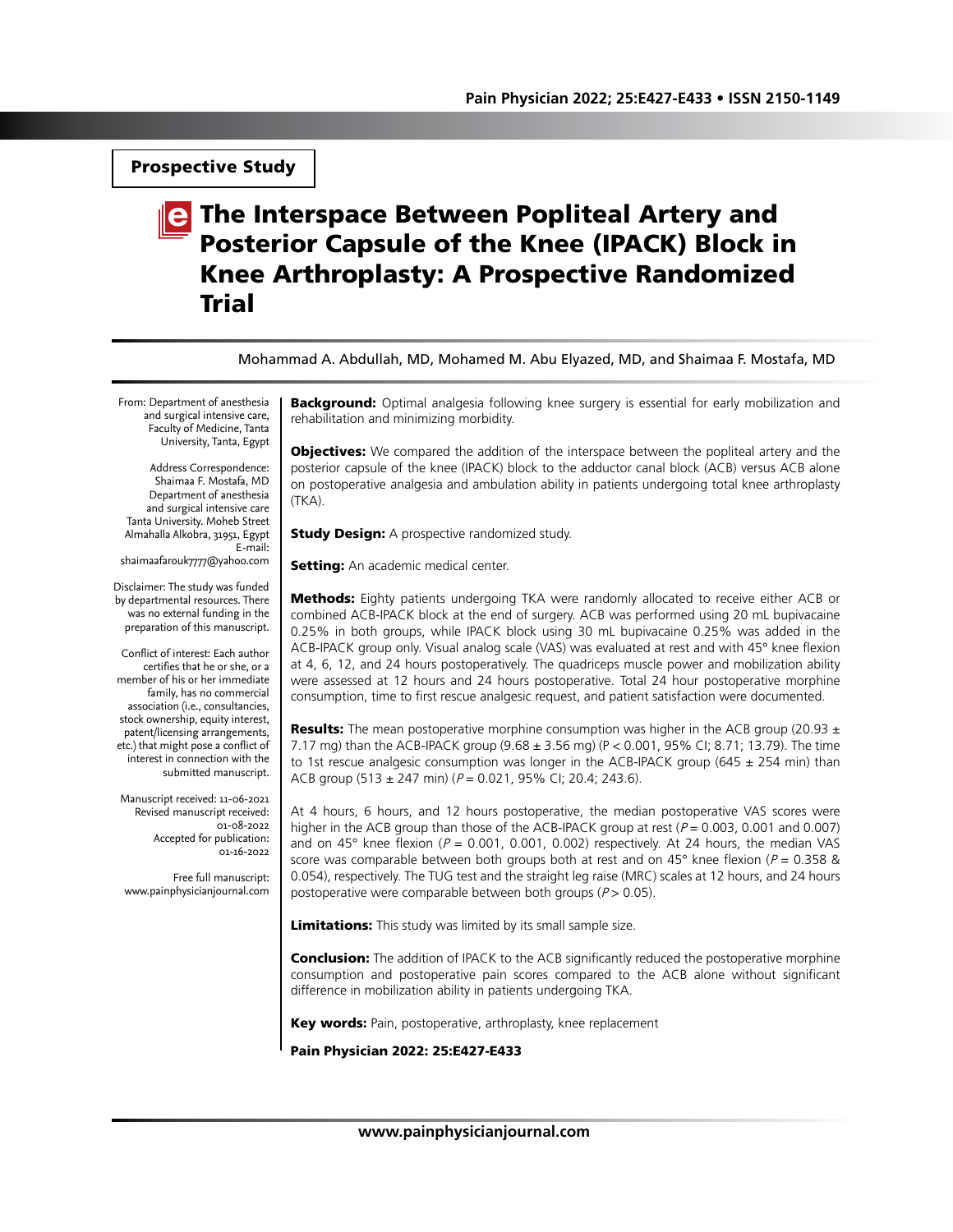**O**ptimal pain control after total knee arthroplasty (TKA) is important to decrease complications, enable early rehabilitation, and facilitate rapid recovery (1,2). Multimodal analgesia, including regional anesthetic techniques, has been documented to improve analgesia and reduce opioid-related side effects following TKA (3).

Effective pain control after TKA is challenging, as the operative procedure often affects 2 main innervations to the knee: the femoral nerve, which innervates the anterior and, to a lesser degree, the medial aspects of the knee and the sciatic nerve, which innervates the posterior aspect of the knee (4,5).

Despite continuous femoral nerve block (FNB) providing excellent postoperative analgesia and decreasing opioid consumption (3,6), patients often encounter a significant degree of quadriceps weakness that hinders early physical rehabilitation (7-9). The adductor canal block (ACB) has been reported to provide similar analgesia to a single-shot FNB block with improved postoperative physical therapy (10).

Patients undergoing TKA under FNB block or ACB frequently encounter postoperative posterior knee pain requiring supplemental opioid medications (11,12). The sciatic nerve block has been shown to improve analgesia and reduce opioid consumption when combined with FNB (13) but can lead to sensory and motor deficits below the knee with a subsequent increase in the risk of falls (3). Therefore, an ideal regional anesthetic technique would include a regional block that provides analgesia to the posterior knee without causing distal neurologic deficits.

An ultrasound-guided local anesthetic infiltration of the interspace between the popliteal artery and the posterior capsule of the knee (IPACK) (14) provides effective posterior knee analgesia by targeting only the genicular branches of the sciatic nerve without affecting the motor function (14).

The aim of this trial was to compare the effects of combined ACB-IPACK block versus ACB alone on postoperative analgesia and ambulation ability in patients undergoing TKA.

## **METHODS**

After obtaining approval from the Hospital Ethics Committee (32653/10/18), registration in the Pan African Clinical Trials Registry (PACTR201812776434860), and informed written consent, 80 patients aged 50-80 years, of either gender, ASA I-III, undergoing unilateral primary TKA under spinal anesthesia were enrolled in this prospective randomized controlled study. The study was carried out between January 2019 and May 2020.

#### Exclusion Criteria

Exclusion criteria included body mass index (BMI) more than 40 kg/m<sup>2</sup>, renal or hepatic insufficiency, localized infection at the site of regional anesthetic intervention, allergy to local anesthetic, chronic opioid use, preexisting lower extremity neurological deficit, and patient refusal of either spinal anesthesia or regional block.

Patients were randomly allocated into 2 groups of 40 patients each. Randomization was performed using a computer-generated randomization sequence concealed in sealed opaque envelopes. Group I: Patients received ACB. Group II: Patients received IPACK block in addition to the ACB.

Upon arrival to the operating room, placement of the standard ASA monitoring was done. All patients had a standardized spinal anesthesia using hyperbaric bupivacaine (12.5-15 mg) plus fentanyl (25 µg) in the sitting position performed by the primary anesthesiology team. Intraoperative sedation was achieved by midazolam 30 μg/kg and fentanyl 1 μg/kg IV if required.

The study intervention was performed at the end of the surgical procedure. Ultrasound-guided ACB (15) was performed in both groups using a high-frequency linear ultrasound probe placed transversely in midthigh halfway between the anterior superior iliac spine and the patella, visualizing a short-axis view of the femoral artery and saphenous nerve in the adductor canal. The femoral artery was identified underneath the sartorius muscle, with the vein inferior and the saphenous nerve lateral to the artery. A 100 mm 22-gauge (G) block needle was inserted from the lateral side of the transducer using the in-plane technique through the sartorius muscle until the tip of the needle was just lateral to the artery, and 20 mL bupivacaine 0.25% was injected.

In group II, in addition to ACB, IPACK block (14) was performed. Using a curvilinear ultrasound probe, the popliteal fossa was scanned at or proximal to the popliteal crease until the femoral condyles were visualized. The probe was then proximally aligned until the condyles disappeared and the shaft of the femur was visible. At this level, a 100 mm 22 G block needle was inserted in the medial thigh using the in-plane technique from anteromedial to posterolateral direction between the popliteal artery and the femur until the needle tip was 1 cm beyond the lateral edge of the popliteal artery and 20 mL bupivacaine 0.25% was injected. As the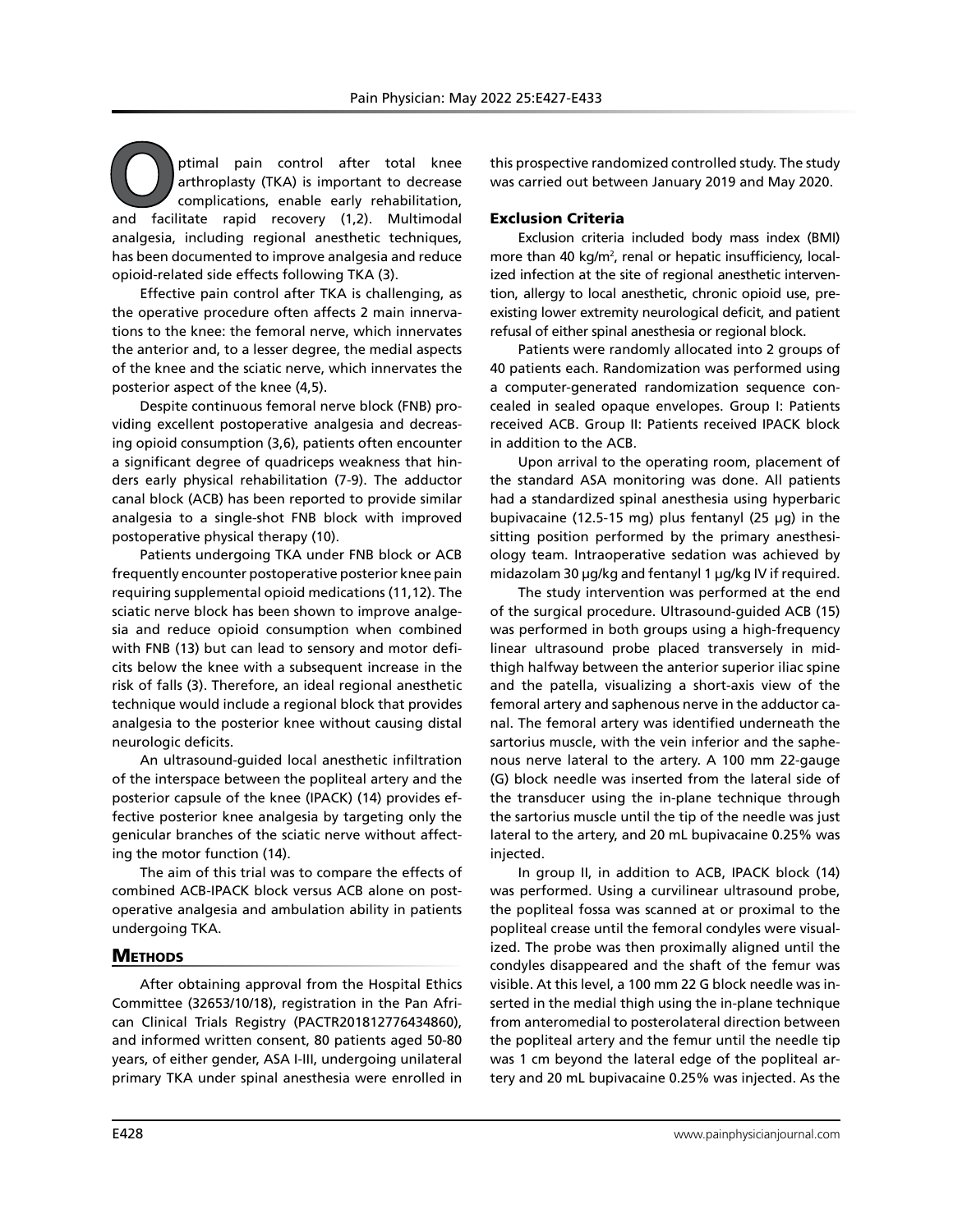needle was slowly withdrawn, another 10 mL bupivacaine 0.25% was injected (Fig. 1).

Patients were transferred to the post anesthesia care unit (PACU). Assessment of postoperative pain was performed both at rest and with motion (knee flexion to 45°) using the visual analog scale (0-100 mm) at 4, 6, 12, and 24 hours postoperatively. All patients received standardized postoperative analgesia in the form of paracetamol 1 g IV/6 hours and ibuprofen 400 mg/8 hours. Morphine sulfate 3 mg IV injection was administered as rescue analgesia if the VAS score was  $\geq$  40 and the time to the 1st rescue analgesic request was recorded.

The quadriceps muscle power was assessed with the patients in the supine position. Patients were asked to perform a straight leg raise. The quadriceps muscle power was assessed at 12 hours and 24 hours after performing the block using the Medical Research Council (MRC) scale (16) and was graded from 0 to 5 as: grade  $0 = no$  voluntary contraction possible; grade  $1 =$  muscle flicker, or trace of contraction but no movement of limb; grade 2 = active movement only with the elimination of gravity; grade  $3 =$  active movement against gravity but without resistance; grade  $4 =$  active movement against gravity with some resistance; and grade 5 = normal motor power against resistance.

Mobilization ability was assessed at 12 hours and 24 hours after performing the block using the Timed-Up-and-Go (TUG) test (17). We measured the time the patient took to get up from a chair, walk 3 meters, turn, walk back to the chair, and sit down. As assisted aids during performing the test, all patients used a high walker with arm support. This test was only done if the

patient felt that he was capable of rising and walking without the risk of falling.

Any side effects were recorded. Patient satisfaction using a 4-point scale ( $4$  = very satisfied,  $3$  = satisfied, 2 = dissatisfied, 1 = very dissatisfied) was also recorded.

Primary outcome was the total 24-hour postoperative rescue morphine consumption.

Secondary outcomes included VAS score at rest and motion and the time to 1st rescue analgesic administration.

All study parameters were assessed by a dedicated anesthesiologist blinded to group allocation.

#### Statistical Analysis

Calculation of the sample size was done based on the postoperative analgesic consumption. The postoperative morphine consumption in our pilot study was 24  $\pm$  16.8 mg in ACB and 12.6  $\pm$  7.8 mg in the ACB-IPCAK group. Assuming this difference in postoperative morphine consumption, at least 36 patients were needed in each group at  $\alpha$  error of 0.05 and power of study of 80%. Forty patients were recruited in each group to avoid the dropout patients. The sample size calculation was based on a 2-sample independent t-test (2-sided) of the postoperative morphine consumption. Sample size was calculated using G\* Power3 analysis program (Heinrich-Heine-Universität Düsseldorf, Düsseldorf, Germany).

We used SPSS version 16.0 software (SPSS Inc., Chicago, IL, USA) for statistical analysis. The Shapiro-Wilk test and the visualization of the histogram were utilized to verify the assumption of normality. The



Fig. 1. *Ultrasound-guided demonstration of the interspace between the popliteal artery and the posterior capsule of the knee (IPACK) block.*

*A; Scanning the popliteal fossa at or proximal to the popliteal crease visualizing the femoral condyles. PA: popliteal artery.*

*B: Proximal alignment of the probe until visualization of the femoral shaft. PA: popliteal artery.*

*C; Block needle visualized (yellow arrows) with local anesthetics (LA) deposited between the popliteal artery (PA) and the femur.*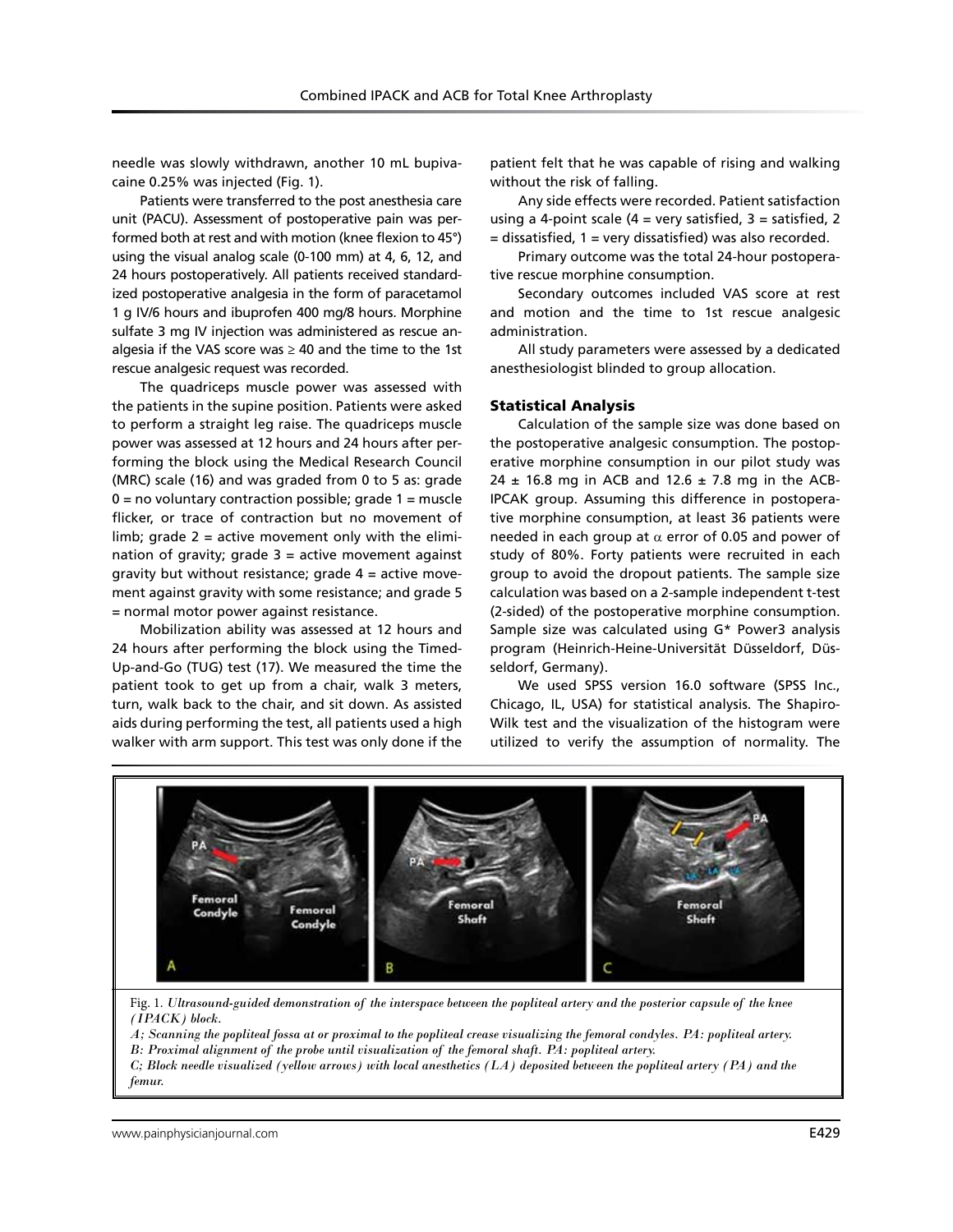quantitative parameters that normality distributed were expressed as mean  $\pm$  SD and analyzed by independent sample t-test. The parameters that did not follow the normal distribution were expressed as median with interquartile range and analyzed among the studied groups using the Mann-Whitney U test. Categorical data were depicted as number, and chi-square was utilized for comparison between both groups. *P* value < 0.05 was considered significant, and the nature of the hypothesis testing was 2-sided.

#### **RESULTS**

Eighty-eight patients were evaluated for eligibility; 6 patients did not match the inclusion criteria, and 2 patients refused to participate in the trial. Eighty patients were enrolled in the study and allocated in 2 groups of 40 patients each (Fig. 2).

Demographic data regarding the age, BMI, and gender were comparable between the 3 groups ( $P =$ 0.323, 0.546, and 0.499, respectively) (Table 1).

The mean postoperative morphine consumption was higher in the ACB group (20.93  $\pm$  7.17 mg) than the ACB-IPACK group (9.68 ± 3.56 mg) (*P* < 0.001, 95% CI; 8.71; 13.79). The time to 1st postoperative rescue analgesic consumption was longer in the ACB-IPACK group (645  $\pm$  254 min) than ACB group (513  $\pm$  247 min) (*P* = 0.021, 95% CI; 20.4; 243.6) (Table 2).

At 4 hours, 6 hours, and 12 hours postoperative, the median postoperative VAS scores at rest were higher in the ACB group than those of the ACB-IPACK group (*P* = 0.003, 0.001, and 0.007 respectively). At 24 hours postoperative, the median VAS score at rest was comparable between both groups (*P* = 0.358) (Fig. 3).

The median VAS scores during the 45° knee flex-

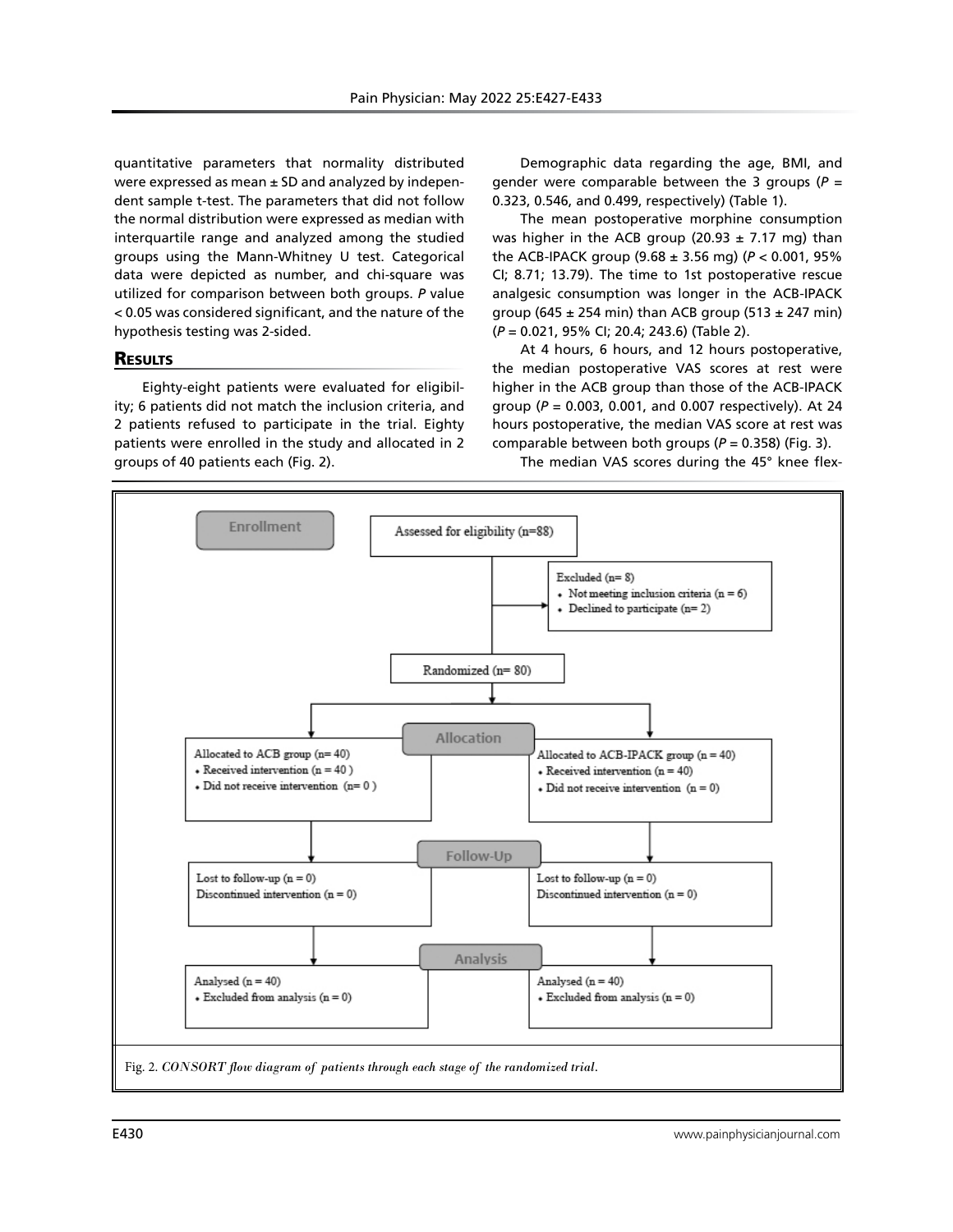ion were higher in the ACB group than those of the ACB-IPACK group at 4 hours, 6 hours, and 12 hours postoperative (*P* = 0.001, 0.001, 0.002). At 24 hours postoperative, the VAS score became insignificantly different between both groups ( $P = 0.054$ ) (Fig. 4).

The TUG test at 12 and 24 hours postoperative and the straight leg raise (MRC) scales at 12 hours and 24 hours postoperative were comparable between both groups (*P* = 0.121, 0.180, 0.450, and 0.399, respectively).

There was no significant difference between both groups regarding the incidence of complications or patient satisfaction (Table 2).

### **Discussion**

Our study revealed that the combination of IPACK block and ACB provided lower postoperative pain scores and less opioid consumption during the 1st 24 postoperative hours without difference between both groups regarding the quadriceps strength and the TUG test.

The "ideal" regional analgesic technique for TKA patients continues to evolve since adequate analgesia must be weighed against challenging goals like early mobilization (18). ACB has been documented to provide significant analgesia and early mobilization due to its quadriceps strength sparing effect (9,15). However, this technique provides analgesia only to the anteromedial aspects of the knee due to lack of effect on deep genicular nerves (19).

From the anatomical point of view, the posterior aspect of the knee receives sensory innervations through the articular branch of the tibial nerve, with variable contributions from the posterior branch of the obturator nerve (5). These branches represent a plexus closely associated with the popliteal vessels at the level of the popliteal fossa. Therefore, blocking the articular branch of the tibial nerve can provide analgesia to the posterior aspect of the knee without motor weakness (20).

IPACK block involves local anesthetic infiltration of the space between the popliteal artery and the posterior knee capsule to achieve blockade of the deep genicular nerves supplying the posterior aspect of the knee joint. The technique selectively blocks the terminal sensory branches of the posterior knee without affecting the motor branches of the tibial and peroneal nerves leading to analgesia with muscle power sparing (14,21-23).

Niesen et al (24) performed a cadaveric study to evaluate the spread of injectate in the IPACK block. They reported injectate spread throughout the popliteal fossa without proximal sciatic involvement. However, they reported potential spread to the tibial or common peroneal nerves. Injectate spread to the middle genicular artery proposes a probable mechanism of analgesia for the IPACK block through blockade of the sensory

Table 1. *Demographic data of both groups.*

|                              | ACB               | <b>ACB-IPACK</b> | P value |
|------------------------------|-------------------|------------------|---------|
| Age (years)                  | $60.75 \pm 5.27$  | $62.05 \pm 6.37$ | 0.323   |
| Gender (male/<br>female)     | 16/24             | 19/21            | 0.499   |
| BMI $(kg/m2)$                | $27.55 \pm 4.66$  | $26.90 \pm 4.93$ | 0.546   |
| ASA I/II/III                 | 7/28/5            | 5/31/4           | 0.742   |
| Duration of surgery<br>(min) | $98.25 \pm 11.86$ | $95.30 \pm 9.90$ | 0.231   |

Data presented as mean  $\pm$  SD or patient number.

| Table 2. Postoperative characteristics. |                   |                  |                  |             |                           |                |  |  |
|-----------------------------------------|-------------------|------------------|------------------|-------------|---------------------------|----------------|--|--|
|                                         |                   | ACB              | <b>ACB-IPACK</b> | $P$ value   | Mean/Median<br>difference | 95% CI         |  |  |
| Time to 1st rescue (min)                |                   | $513 \pm 247$    | $645 + 254$      | 0.021       | 132.0                     | 20.4; 243.6    |  |  |
| Morphine consumption (mg)               |                   | $20.93 \pm 7.17$ | $9.68 \pm 3.56$  | ${}< 0.001$ | 11.25                     | 8.71; 13.79    |  |  |
| Straight leg raise<br>(MRC scale)       | 12h               | $5(4.25-5.0)$    | $5(4.0 - 5.0)$   | 0.450       | 0.0                       | 0.0; 0.0       |  |  |
|                                         | 24h               | $5(5.0 - 5.0)$   | $5(5.0 - 5.0)$   | 0.399       | 0.0                       | 0.0; 0.0       |  |  |
| TUG test at 12 h (sec)                  |                   | $88.5 \pm 15.1$  | $93.6 \pm 12.2$  | 0.121       | 5.1                       | $-1.38; 11.58$ |  |  |
| TUG test at 24 h (sec)                  |                   | $44.88 \pm 8.93$ | $47.65 + 9.39$   | 0.180       | 2.77                      | $-1.30; 6.85$  |  |  |
| Postoperative nausea and vomiting       |                   | 7(17.5)          | 3(7.5)           | 0.176       |                           |                |  |  |
| Patient satisfaction                    | Very satisfied    | 28 (70)%         | 33 (82.5)%       | 0.189       |                           |                |  |  |
|                                         | Satisfied         | $12(30)\%$       | $7(17.5)\%$      |             |                           |                |  |  |
|                                         | Dissatisfied      | $\mathbf{0}$     | $\mathbf{0}$     |             |                           |                |  |  |
|                                         | Very dissatisfied | $\mathbf{0}$     | $\Omega$         |             |                           |                |  |  |

Data presented as mean ± SD, median (IQR) or patient number (%). CI; confidence interval. MRC scale; Medical Research Council scale.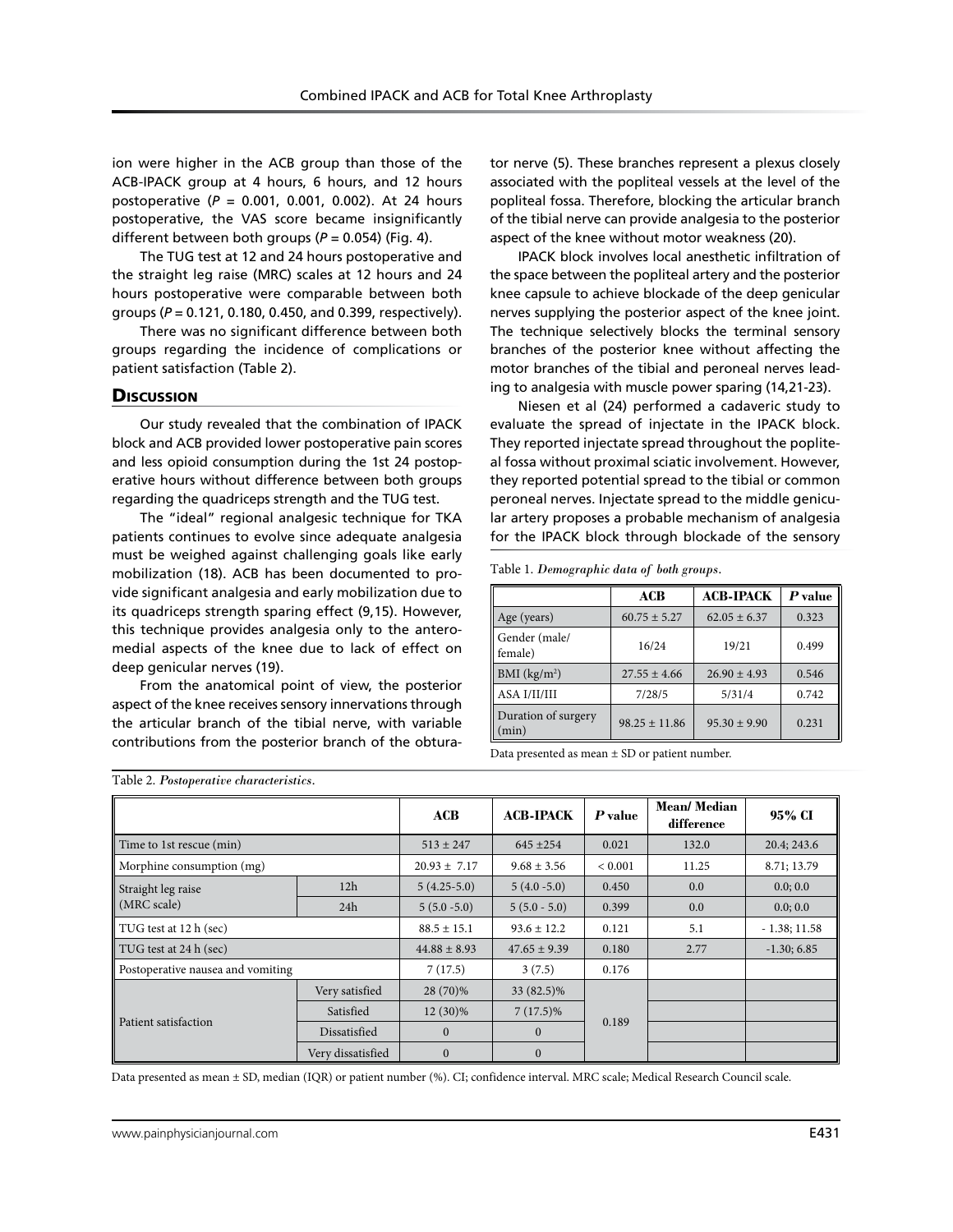





nerves supplying the posterior aspect of the knee joint due to the predictable relationship between articular sensory nerves and this artery.

The analgesic efficacy of the IPACK following TKA had been reported in previous literature (19,21,25). In our study, the needle tip was located between the popliteal artery and posterior capsule at the level of the femoral shaft adjoining the femoral condyle (16,21). Kampitak et al (20) suggested that the ideal level to perform IPACK block is below the upper edge of the lateral femoral condyle where the tibial nerve is immediately superficial to the popliteal vessel (distal approach IPACK). They reported no incidences of injectate spread to the common peroneal nerve and minimal spread to the tibial nerve. Excellent analgesia without complete tibial and common peroneal motor blockade was observed in all patients in their clinical study. Additionally, they reported the ease of performing their technique as the site of injection was more superficial, allowing clear visualization of the needle tip.

We recommend further clinical studies to determine the optimal location of IPACK injection.

Our study had some limitations. In addition to the relatively small sample size, we did not evaluate the level of sensory block.

# **CONCLUSION**

The addition of IPACK to the ACB was associated with lower postoperative pain scores and reduced postoperative opioid consumption compared to the ACB in patients undergoing TKA.

# **REFERENCES**

- 1. Fischer HB, Simanski CJ, Sharp C, et al. A procedure-specific systematic review and consensus recommendations for postoperative analgesia following total knee arthroplasty. *Anaesthesia* 2008; 63:1105-1123.
- Capdevila X, Barthelet Y, Biboulet P, Ryckwaert Y, Rubenovitch J, d'Athis F. Effects of perioperative analgesic technique on the surgical outcome and duration of rehabilitation after major knee surgery. *Anesthesiology* 1999; 91:8-15.
- 3. Baratta JL, Gandhi K, Viscusi ER. Perioperative pain management for total knee arthroplasty. *J Surg Orthop Adv* 2014; 23:22-36.
- 4. Kukreja P, Feinstein J, Kalagara KH, et al. A Summary of the anatomy and

current regional anesthesia practices for postoperative pain management in total knee arthroplasty. *Cureus* 2018; 10:e2755.

- 5. Horner G, Dellon AL. Innervation of the human knee joint and implications for surgery. *Clin Orthop Relat Res* 1994; 301:221-226.
- 6. Bauer M, Wang L, Onibonoje OK, et al. Continuous femoral nerve blocks: decreasing local anesthetic concentration to minimize quadriceps femoris weakness. *Anesthesiology* 2012; 116:665-672.
- 7. Kandasami M, Kinninmonth AW, Sarungi M, Baines J, Scott NB. Femoral nerve block for total knee replacement—a word of caution. *Knee* 2009; 16:98-100.
- 8. Grevstad U, Mathiesen O, Valentiner LS, Jaeger P, Hilsted KL, Dahl JB. Effect of adductor canal block versus femoral nerve block on quadriceps strength, mobilization, and pain after total knee arthroplasty: A randomized, blinded study. *Reg Anesth Pain Med* 2015; 40:3-10.
- 9. Jæger P, Zaric D, Fomsgaard JS, et al. Adductor canal block versus femoral nerve block for analgesia after total knee arthroplasty: A randomized, doubleblind study. *Reg Anesth Pain Med* 2013; 38:526-532.
- 10. Patterson ME, Bland KS, Thomas LC, et al. The adductor canal block provides effective analgesia similar to a femoral nerve block in patients undergoing total knee arthroplasty—a retrospective